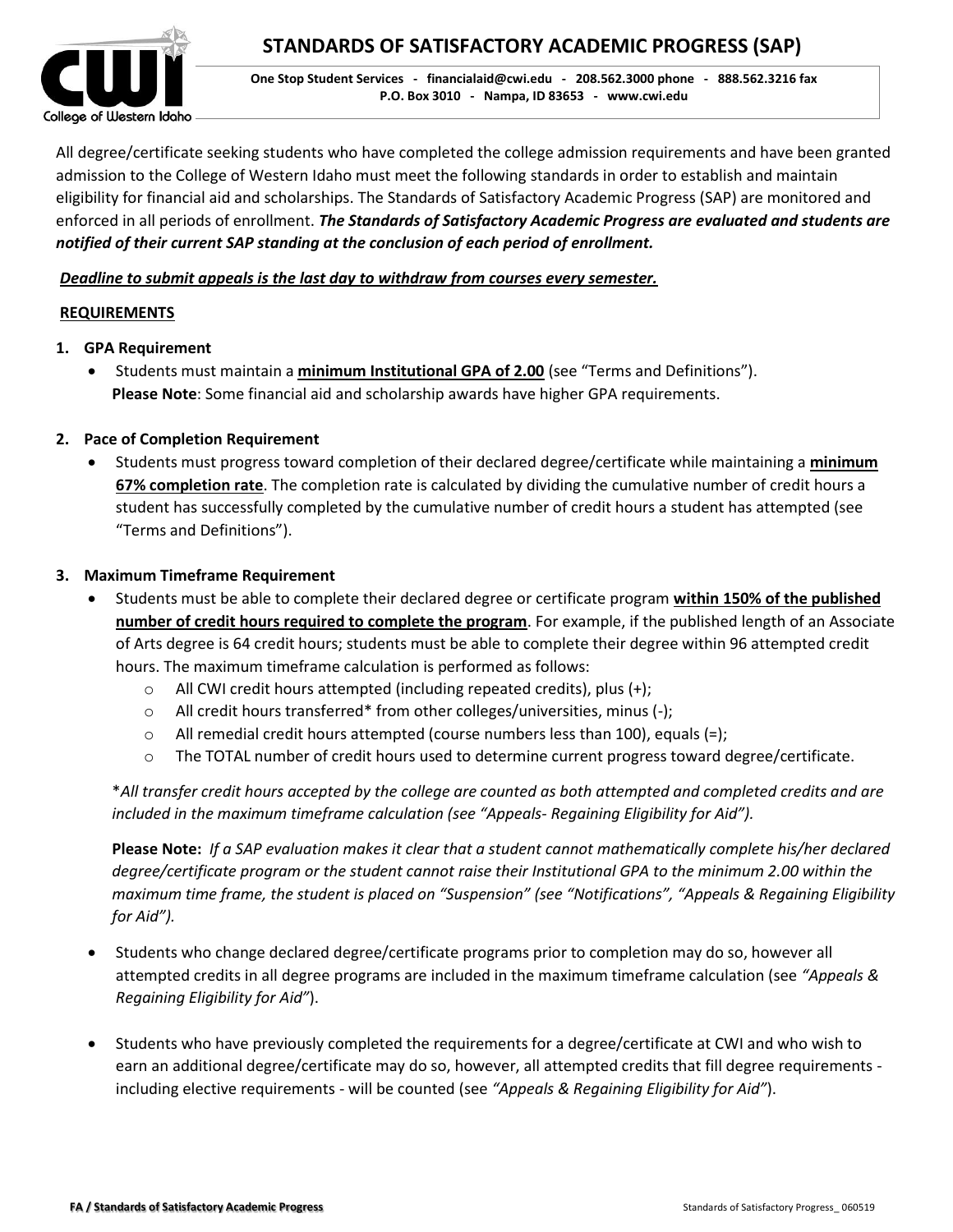

# **NOTIFICATIONS AND SAP STANDINGS**

The Standards of Satisfactory Academic Progress are evaluated and students are notified of their current SAP standing at the conclusion of each period of enrollment. Possible SAP standings include: *"Good", "Warning", "Suspension", "Probation", and "Education Plan"*.

### "GOOD STANDING"

Students who are meeting all of the Standards of Satisfactory Academic Progress and are not in a period of "Warning", "Suspension", or "Probation" are in good standing and no additional enrollment, advising, or education plan requirements are specified.

### "WARNING"

Students who have been in "Good Standing" and who have not met one or more of the Standards of Satisfactory Academic Progress will be placed on "Warning" and strongly encouraged to meet with their Student Success Advisor to develop a plan for academic success. A "Warning" does not prevent a student from receiving financial aid and scholarships. A "Warning" is intended to alert the student to a current deficiency in their academic progress. Continued lack of progress will ultimately lead to "Suspension". A student can only be on "Warning" for one consecutive period of enrollment.

#### "SUSPENSION"

- Students who have not met one or more of the Standards of Satisfactory Academic Progress while on "Warning" will be placed on "Suspension." Without an approved appeal, students who have been placed on "Suspension" are not eligible for financial aid and scholarships.
- Students who have not met one or more of the Standards of Satisfactory Academic Progress while on "Suspension" will again be placed on "Suspension." Without an approved appeal, students who have been placed on "Suspension" are not eligible for financial aid and scholarships.
- Students who cannot mathematically complete their declared degree/certificate within the maximum timeframe while on any status ("Good Standing"," Warning", or "Probation"), will be placed on "Suspension".
- Students who cannot raise their graduation GPA to the minimum 2.00 within the maximum timeframe in any status ("Good Standing"," Warning", or "Probation"), will be placed on "Suspension".
- Students who have been placed on "Suspension" may appeal. Appeals are reviewed and either approved or denied. *Submitting an appeal does not guarantee approval*.

#### "PROBATION" AND "EDUCATION PLAN"

- Students who have been placed on "Suspension" and have successfully appealed are placed on "Probation" for one period of enrollment. Students placed on "Probation" regain eligibility for financial aid and scholarships; IF
	- $\circ$  the student should be able to meet ALL of the Standards of Satisfactory Academic Progress again by the end of one subsequent period of enrollment; **OR**
	- $\circ$  the student is placed on an "Education Plan" leading to graduation that, if followed, ensures that the student is able to meet ALL of the Standards of Satisfactory Academic Progress again by a specific point in time. A student placed on an "Education Plan" must complete all courses each semester and meet the GPA requirement outlined by the plan.
- Students who begin meeting all of the Standards of Satisfactory Academic Progress while on "Probation" or an "Education Plan" will be placed in "Good Standing" at the conclusion of the period of enrollment or end of plan. Progress in an "Education Plan" is measured at the end of each period of enrollment. Students who do not meet all of the Standards of Satisfactory Academic Progress while on "Probation" or "Education Plan" will again be placed on "Suspension."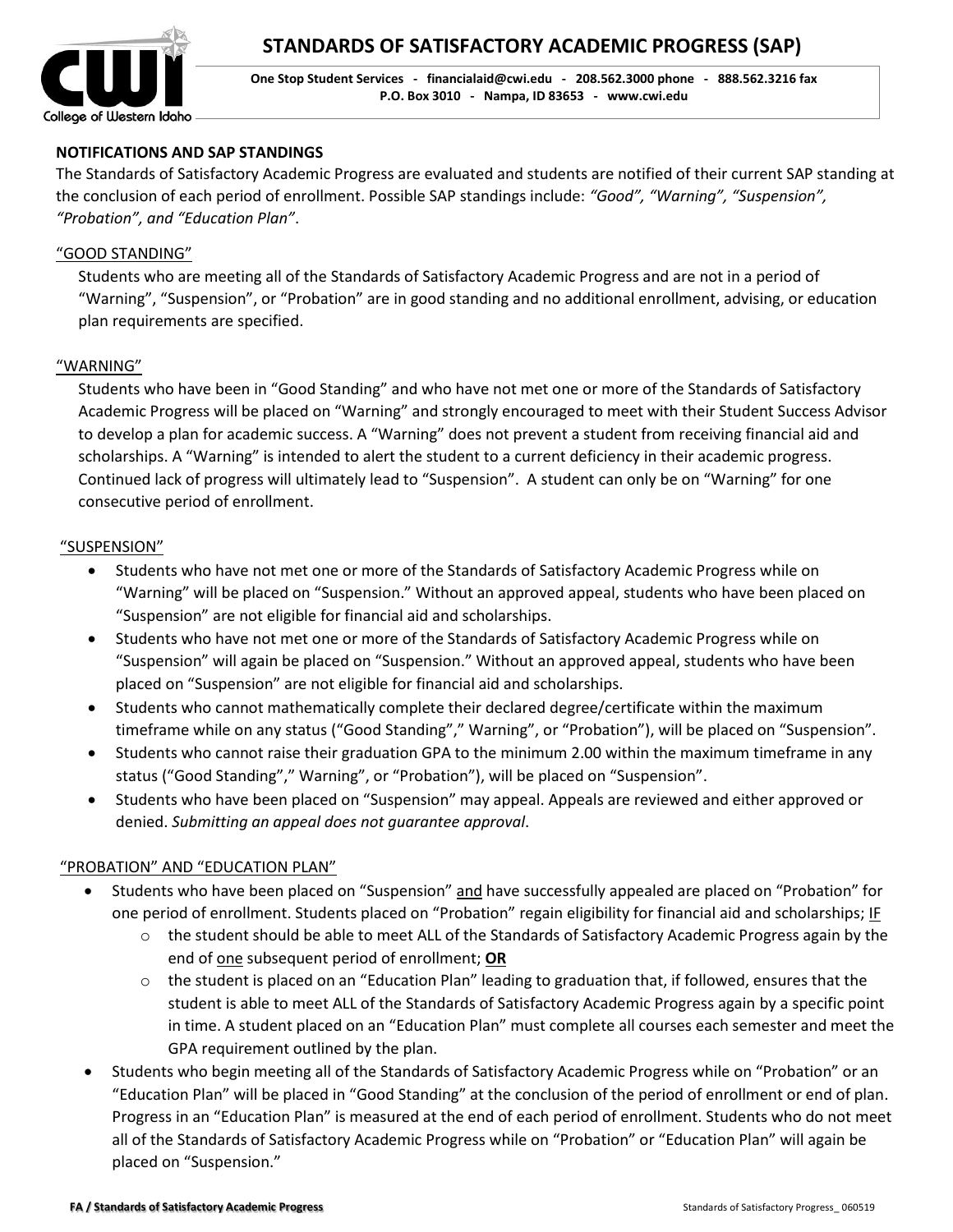

# **APPEALS – REGAINING ELIGIBILITY FOR AID**

Students who are placed on "Suspension" may appeal if there are extenuating circumstances which led to academic difficulties. SAP appeal forms are available online at<http://cwi.edu/current-students/forms-and-publications> or from any CWI One Stop Student Services Location. *Deadline to submit appeals is the last day to withdraw from courses* 

#### *every semester.*

- Extenuating circumstances are those over which the student has no control and may include death in the student's immediate family, hospitalization, accidents, and illness. Additional supporting documentation may be required.
- Students who are placed on "Suspension" as a result of "Incomplete (I)" or missing grades may also appeal using the standard appeal form and procedure.

SAP Appeals must include:

- A SAP appeal, signed by both the student and a CWI Student Success Advisor with current major, catalog year, and remaining course requirements in their degree/certificate program.
- A letter from the student stating the extenuating circumstances that caused failure to meet SAP Standards and the specific plan to ensure future academic success in completing their degree.
- Supporting documentation from the student, if any.

SAP Appeals must be reviewed by a CWI Student Success Advisor and may be referred to a committee for review.

 In order for an appeal to be approved, students must either be able to meet the Standards of Satisfactory Academic Progress by the end of the next period of enrollment and be placed on "Probation"; or the student must be placed on an "Education Plan" that, if followed, will ensure that the student will be able to meet the Standards of Satisfactory Academic Progress by a specific point in time (beyond the next period of enrollment).

*Please Note: If a review of a SAP appeal makes it clear that a student cannot mathematically complete his/her declared degree/certificate program or cannot raise their graduation GPA to the minimum 2.00 within the maximum timeframe, the appeal will be summarily denied and the student will NOT be eligible for financial aid and scholarships*.

When considering an appeal:

- Transfer credit hours that do not fulfill graduation requirements in the student's current program are excluded from the maximum timeframe calculation.
- For students seeking an additional degree/certificate, all attempted credit hours from a prior degree/certificate that can fill graduation requirements (including elective credit hours) in the additional degree/certificate must be counted. All other attempted credits that do not fill graduation requirements (including elective credits) in the additional degree/certificate program are excluded from the maximum time frame calculation.
- Students who successfully appeal are placed on "Probation" or "Education Plan" (*see "Notifications"*).